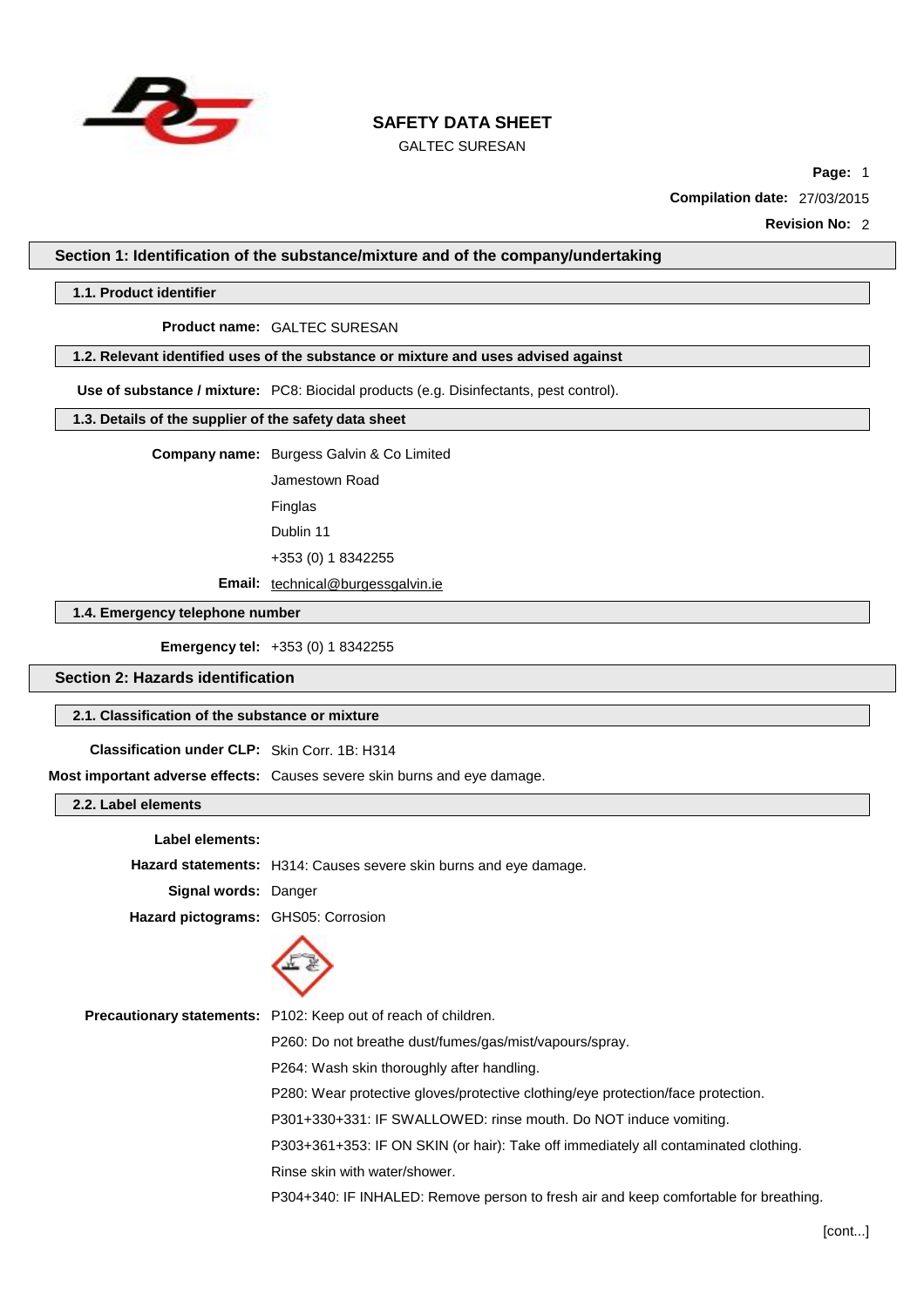### GALTEC SURESAN

**Page:** 2

P305+351+338: IF IN EYES: Rinse cautiously with water for several minutes. Remove

contact lenses, if present and easy to do. Continue rinsing.

P310: Immediately call a POISON CENTER/doctor/.

P363: Wash contaminated clothing before reuse.

P405: Store locked up.

P501: Dispose of contents/container to an approved waste disposal system.

## **2.3. Other hazards**

**PBT:** This product is not identified as a PBT/vPvB substance.

#### **Section 3: Composition/information on ingredients**

# **3.2. Mixtures**

#### **Hazardous ingredients:**

#### QUATERNARY AMMONIUM COMPOUNDS, BENZYL-C8-18-ALKYLDIMETHYL, CHLORIDES

| <b>EINECS</b>    | <b>CAS</b>                   | PBT/WEL                                   | <b>CLP Classification</b>                                                                | Percent   |
|------------------|------------------------------|-------------------------------------------|------------------------------------------------------------------------------------------|-----------|
| 264-151-6        | 63449-41-2                   |                                           | Acute Tox. 4: H312; Acute Tox. 4: H302;<br>Skin Corr. 1B: H314; Aquatic Acute 1:<br>H400 | $3 - 10%$ |
|                  |                              | C9-11 ALCOHOL ETHOXYLATE WITH 6.5MEO      |                                                                                          |           |
|                  | 68439-45-2                   |                                           | Acute Tox. 4: H302; Eye Dam. 1: H318                                                     | $3 - 10%$ |
|                  |                              | TETRASODIUM ETHYLENE DIAMINE TETRAACETATE |                                                                                          |           |
| 200-573-9        | 64-02-8                      |                                           | Acute Tox. 4: H302; Eye Dam. 1: H318                                                     | $3 - 10%$ |
|                  | TETRAPOTASSIUM PYROPHOSPHATE |                                           |                                                                                          |           |
|                  | 7320-34-5                    |                                           | Eye Irrit. 2: H319                                                                       | $1 - 3%$  |
| SODIUM CARBONATE |                              |                                           |                                                                                          |           |
| 207-838-8        | 497-19-8                     |                                           | Eye Irrit. 2: H319                                                                       | $1 - 3%$  |

### **Section 4: First aid measures**

#### **4.1. Description of first aid measures**

| Skin contact: Remove all contaminated clothes and footwear immediately unless stuck to skin.               |
|------------------------------------------------------------------------------------------------------------|
| Drench the affected skin with running water for 10 minutes or longer if substance is still                 |
| on skin. Transfer to hospital if there are burns or symptoms of poisoning.                                 |
| Eye contact: Rinse immediately with plenty of water also under the eyelids for at least 15 minutes.        |
| Transfer to hospital for specialist examination.                                                           |
| <b>Ingestion:</b> Wash out mouth with water. Do not induce vomiting. Give 1 cup of water to drink every 10 |
| minutes. Consult a doctor.                                                                                 |
| <b>Inhalation:</b> Remove casualty from exposure ensuring one's own safety whilst doing so. Consult a      |
| doctor.                                                                                                    |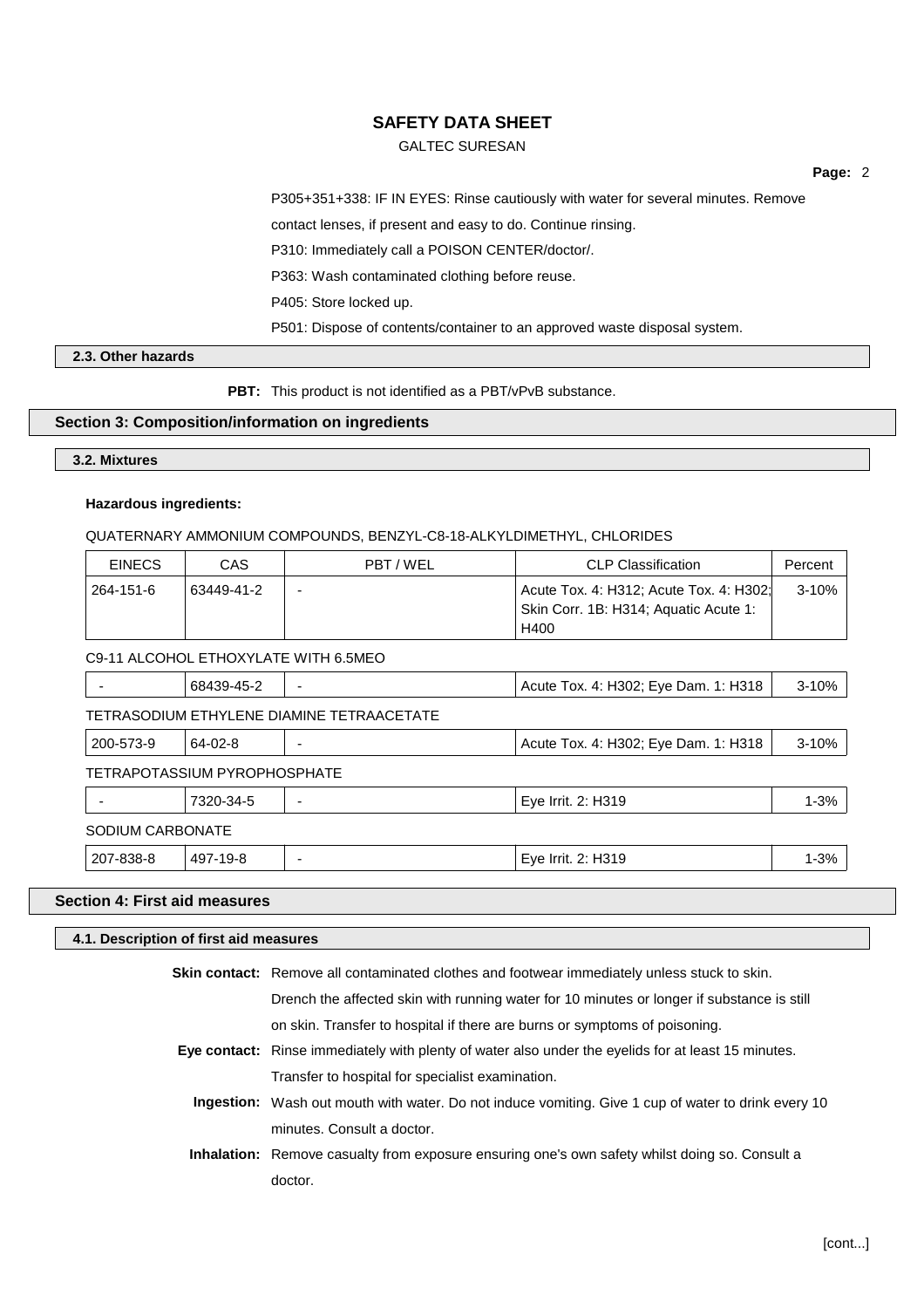### GALTEC SURESAN

#### **4.2. Most important symptoms and effects, both acute and delayed**

**Skin contact:** There may be irritation and redness at the site of contact.

- **Eye contact:** There may be irritation and pain. The eyes may water profusely. May cause permanent damage.
	- **Ingestion:** There may be soreness and redness of the mouth and throat. Corrosive burns may appear around the lips. Nausea and stomach pain may occur.
	- **Inhalation:** There may be irritation of the throat with a feeling of tightness in the chest. Exposure may cause coughing or wheezing.

**Delayed / immediate effects:** Immediate effects can be expected after short-term exposure.

#### **4.3. Indication of any immediate medical attention and special treatment needed**

**Immediate / special treatment:** Eye bathing equipment should be available on the premises.

#### **Section 5: Fire-fighting measures**

#### **5.1. Extinguishing media**

**Extinguishing media:** Suitable extinguishing media for the surrounding fire should be used. Use water spray

to cool containers.

### **5.2. Special hazards arising from the substance or mixture**

**Exposure hazards:** Corrosive. In combustion emits toxic fumes.

#### **5.3. Advice for fire-fighters**

**Advice for fire-fighters:** Wear self-contained breathing apparatus. Wear protective clothing to prevent contact with skin and eyes.

### **Section 6: Accidental release measures**

#### **6.1. Personal precautions, protective equipment and emergency procedures**

**Personal precautions:** Mark out the contaminated area with signs and prevent access to unauthorised personnel. Do not attempt to take action without suitable protective clothing - see section 8 of SDS. Turn leaking containers leak-side up to prevent the escape of liquid.

#### **6.2. Environmental precautions**

**Environmental precautions:** Do not discharge into drains or rivers. Contain the spillage using bunding.

### **6.3. Methods and material for containment and cleaning up**

**Clean-up procedures:** Clean-up should be dealt with only by qualified personnel familiar with the specific substance. Absorb into dry earth or sand. Transfer to a closable, labelled salvage container for disposal by an appropriate method.

#### **6.4. Reference to other sections**

**Reference to other sections:** Refer to section 8 of SDS.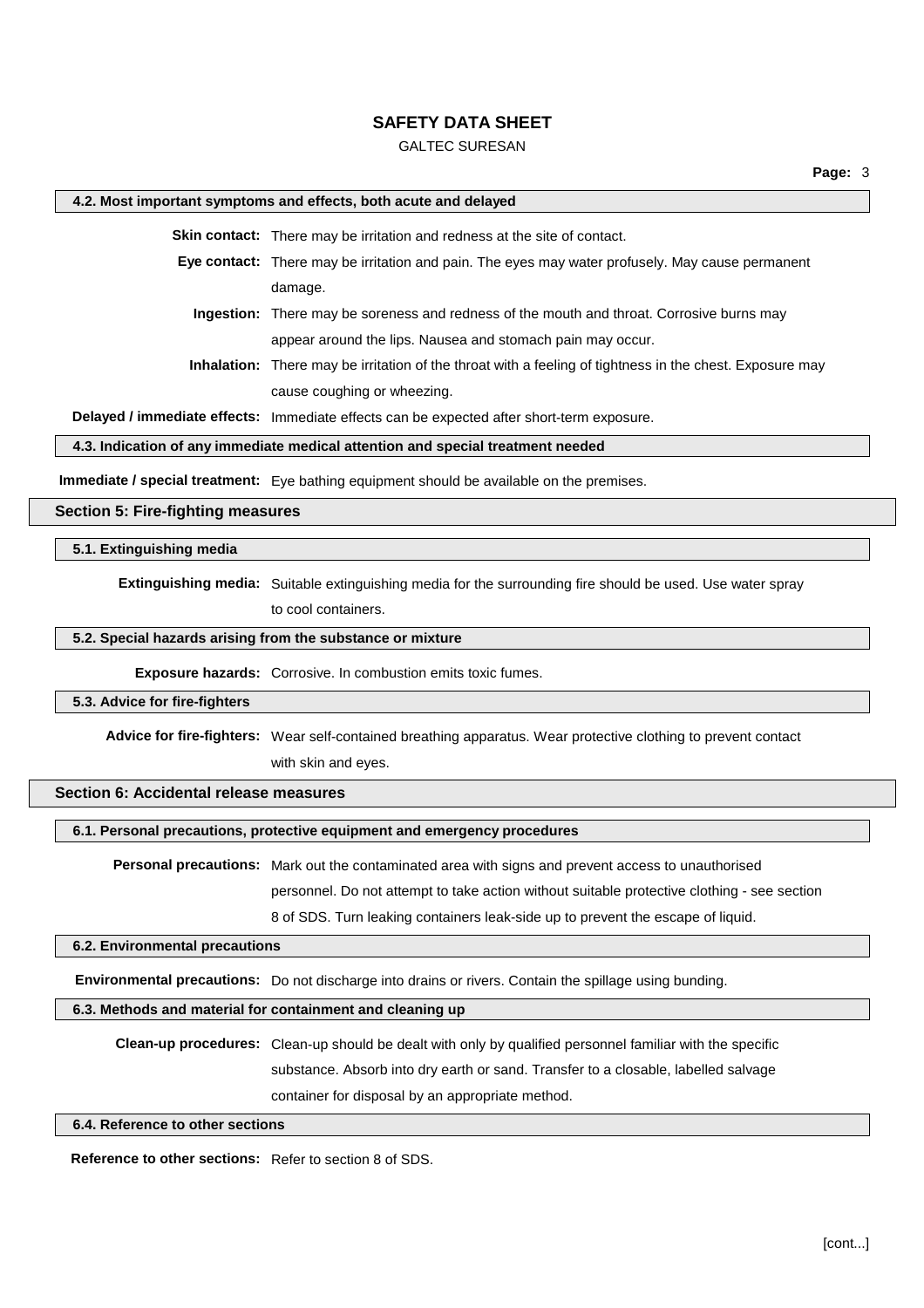### GALTEC SURESAN

### **Section 7: Handling and storage**

#### **7.1. Precautions for safe handling**

**Handling requirements:** Avoid direct contact with the substance. Ensure there is sufficient ventilation of the area.

#### **7.2. Conditions for safe storage, including any incompatibilities**

**Storage conditions:** Store in a cool, well ventilated area. Keep container tightly closed.

**Suitable packaging:** Must only be kept in original packaging.

**7.3. Specific end use(s)**

**Specific end use(s):** PC8: Biocidal products (e.g. Disinfectants, pest control).

### **Section 8: Exposure controls/personal protection**

#### **8.1. Control parameters**

**Workplace exposure limits:** No data available.

### **DNEL/PNEC Values**

**DNEL / PNEC** No data available.

**8.2. Exposure controls**

| <b>Engineering measures:</b> Ensure there is sufficient ventilation of the area. Ensure all engineering measures |  |  |
|------------------------------------------------------------------------------------------------------------------|--|--|
| mentioned in section 7 of SDS are in place.                                                                      |  |  |
| Respiratory protection: Self-contained breathing apparatus must be available in case of emergency.               |  |  |
| Hand protection: PVA gloves. Nitrile gloves. Rubber gloves. Breakthrough time of the glove material > 8          |  |  |
| hours.                                                                                                           |  |  |
| <b>Eye protection:</b> Tightly fitting safety goggles. Ensure eye bath is to hand.                               |  |  |
| Skin protection: Alkali resistant protective clothing.                                                           |  |  |

### **Section 9: Physical and chemical properties**

#### **9.1. Information on basic physical and chemical properties**

| <b>State: Liquid</b>                                    |                                           |                                                  |                                  |
|---------------------------------------------------------|-------------------------------------------|--------------------------------------------------|----------------------------------|
|                                                         | <b>Colour: Colourless</b>                 |                                                  |                                  |
| <b>Evaporation rate:</b> No data available.             |                                           |                                                  |                                  |
|                                                         | <b>Oxidising:</b> No data available.      |                                                  |                                  |
| <b>Solubility in water:</b> No data available.          |                                           |                                                  |                                  |
|                                                         | Viscosity: Non-viscous                    |                                                  |                                  |
| <b>Boiling point/range °C:</b> No data available.       |                                           | <b>Melting point/range°C:</b> No data available. |                                  |
| <b>Flammability limits %: lower:</b> No data available. |                                           |                                                  | <b>upper:</b> No data available. |
|                                                         | <b>Flash point °C:</b> No data available. | Part.coeff. n-octanol/water: No data available.  |                                  |
| Autoflammability°C: No data available.                  |                                           | Vapour pressure: No data available.              |                                  |
| <b>Relative density:</b> 1.07 kg/l                      |                                           |                                                  | <b>pH:</b> 11.2 - 11.4           |
|                                                         | VOC q/I: No data available.               |                                                  |                                  |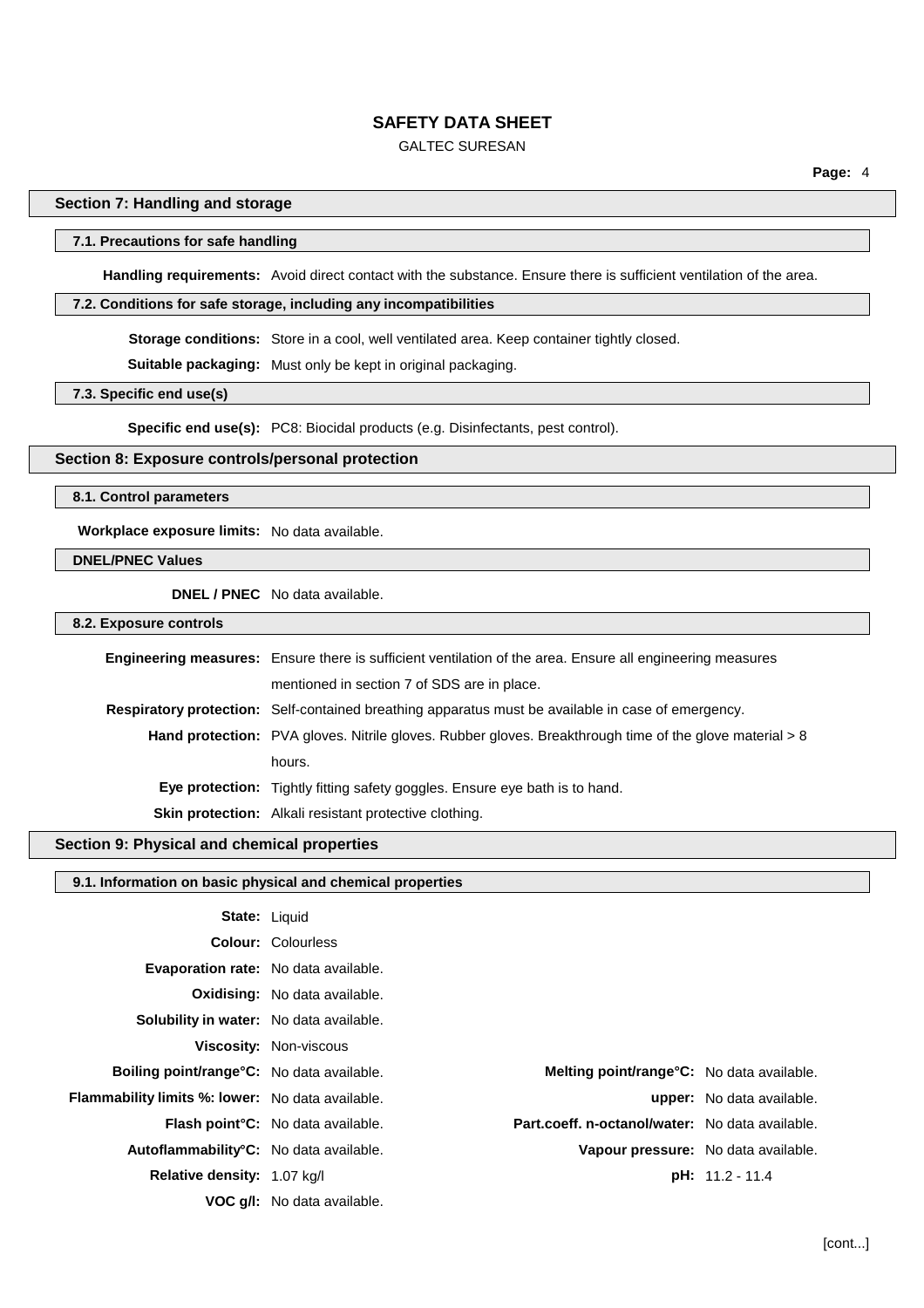# GALTEC SURESAN

**Page:** 5

### **9.2. Other information**

**Other information:** No data available.

# **Section 10: Stability and reactivity**

#### **10.1. Reactivity**

**Reactivity:** Stable under recommended transport or storage conditions.

**10.2. Chemical stability**

**Chemical stability:** Stable under normal conditions.

#### **10.3. Possibility of hazardous reactions**

**Hazardous reactions:** Hazardous reactions will not occur under normal transport or storage conditions.

Decomposition may occur on exposure to conditions or materials listed below.

# **10.4. Conditions to avoid**

**Conditions to avoid:** Heat.

### **10.5. Incompatible materials**

**Materials to avoid:** Strong oxidising agents. Strong acids.

# **10.6. Hazardous decomposition products**

**Haz. decomp. products:** In combustion emits toxic fumes.

#### **Section 11: Toxicological information**

### **11.1. Information on toxicological effects**

### **Hazardous ingredients:**

#### **QUATERNARY AMMONIUM COMPOUNDS, BENZYL-C8-18-ALKYLDIMETHYL, CHLORIDES**

| <b>IVN</b> | <b>MUS</b> | LD50 | 16  | mg/kg |
|------------|------------|------|-----|-------|
| ' ORL      | <b>MUS</b> | LD50 | 150 | mg/kg |

### **C9-11 ALCOHOL ETHOXYLATE WITH 6.5MEO**

| .<br>$  -$ | ╌<br>.<br>-<br>. .<br>$\mathbf{v}$ | LDOU | .36C<br>$\cdot$ | אי "<br>- - |
|------------|------------------------------------|------|-----------------|-------------|
|            |                                    |      |                 |             |

#### **TETRAPOTASSIUM PYROPHOSPHATE**

| DERMAL      | <b>RBT</b> | LD50 | .2000 | mg/kg |
|-------------|------------|------|-------|-------|
| <b>ORAL</b> | RAT<br>.   | LD50 | 2000  | mg/kg |

## **SODIUM CARBONATE**

| ' ORL | 'MU. | . .<br>–050 ـ | 6600 | ma/ka |
|-------|------|---------------|------|-------|
|-------|------|---------------|------|-------|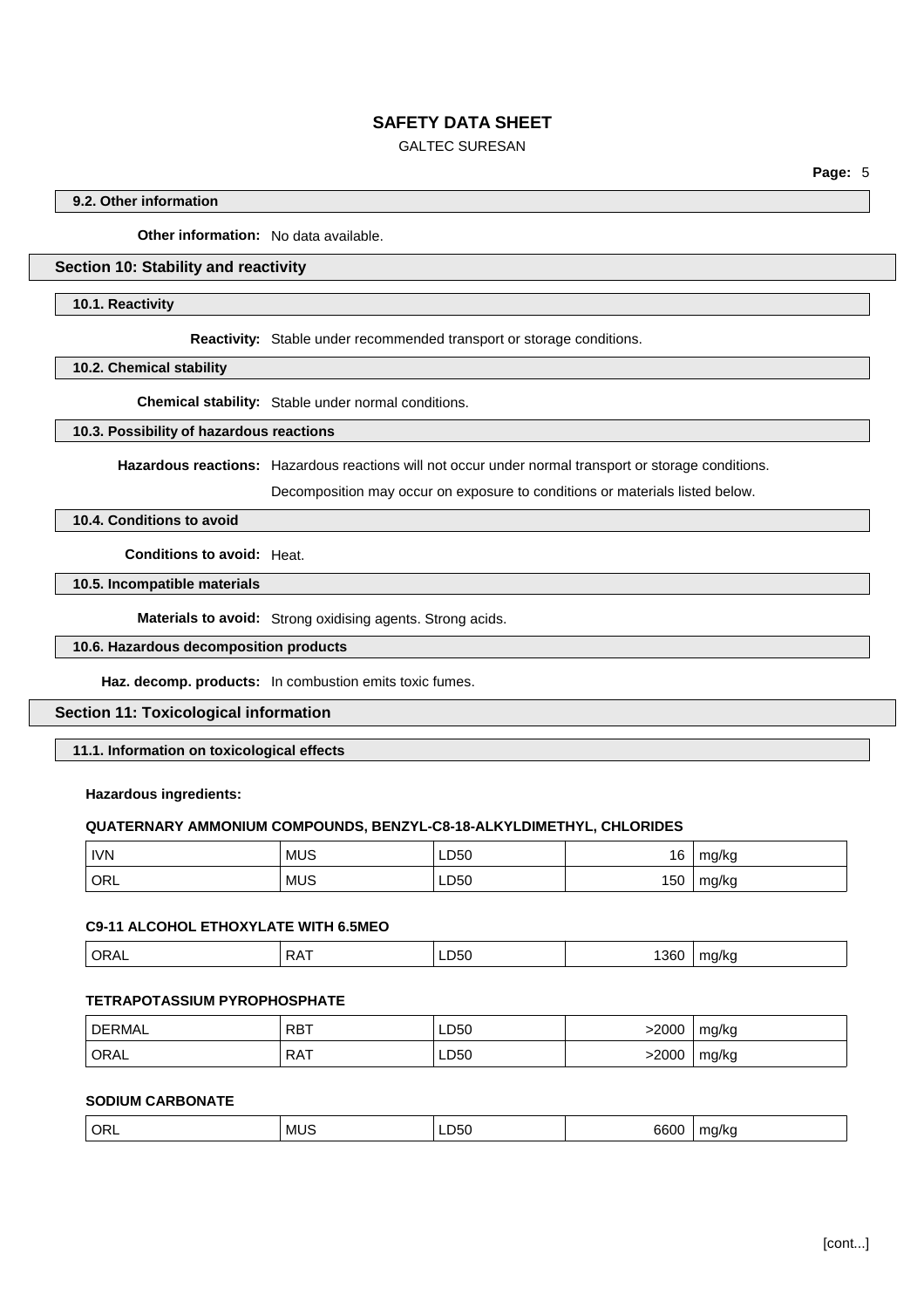### GALTEC SURESAN

**Page:** 6

| ORL | DAT<br>ו רעו | LD50       | 4090           | mg/kg |
|-----|--------------|------------|----------------|-------|
| SCU | <b>MUS</b>   | LD50<br>__ | 2210<br>22 I V | mg/kg |

#### **Relevant hazards for substance:**

| Hazard                        | Route | <b>Basis</b>            |
|-------------------------------|-------|-------------------------|
| Skin corrosion/irritation     | DRM   | ' Hazardous: calculated |
| Serious eye damage/irritation | OPT   | ' Hazardous: calculated |

#### **Symptoms / routes of exposure**

|  | <b>Skin contact:</b> There may be irritation and redness at the site of contact. |
|--|----------------------------------------------------------------------------------|
|--|----------------------------------------------------------------------------------|

- **Eye contact:** There may be irritation and pain. The eyes may water profusely. May cause permanent damage.
	- **Ingestion:** There may be soreness and redness of the mouth and throat. Corrosive burns may appear around the lips. Nausea and stomach pain may occur.
	- **Inhalation:** There may be irritation of the throat with a feeling of tightness in the chest. Exposure may cause coughing or wheezing.

**Delayed / immediate effects:** Immediate effects can be expected after short-term exposure.

#### **Section 12: Ecological information**

**12.1. Toxicity**

#### **Hazardous ingredients:**

# **TETRAPOTASSIUM PYROPHOSPHATE**

| ALGAE                               | 72H ErC50 | >100 | ma/l |
|-------------------------------------|-----------|------|------|
| Daphnia magna                       | 48H EC50  | >100 | mg/l |
| RAINBOW TROUT (Oncorhynchus mykiss) | 96H LC50  | >100 | mg/l |

#### **12.2. Persistence and degradability**

**Persistence and degradability:** Biodegradable.

**12.3. Bioaccumulative potential**

**Bioaccumulative potential:** No bioaccumulation potential.

**12.4. Mobility in soil**

**Mobility:** Readily absorbed into soil.

### **12.5. Results of PBT and vPvB assessment**

**PBT identification:** This product is not identified as a PBT/vPvB substance.

**12.6. Other adverse effects**

**Other adverse effects:** Negligible ecotoxicity.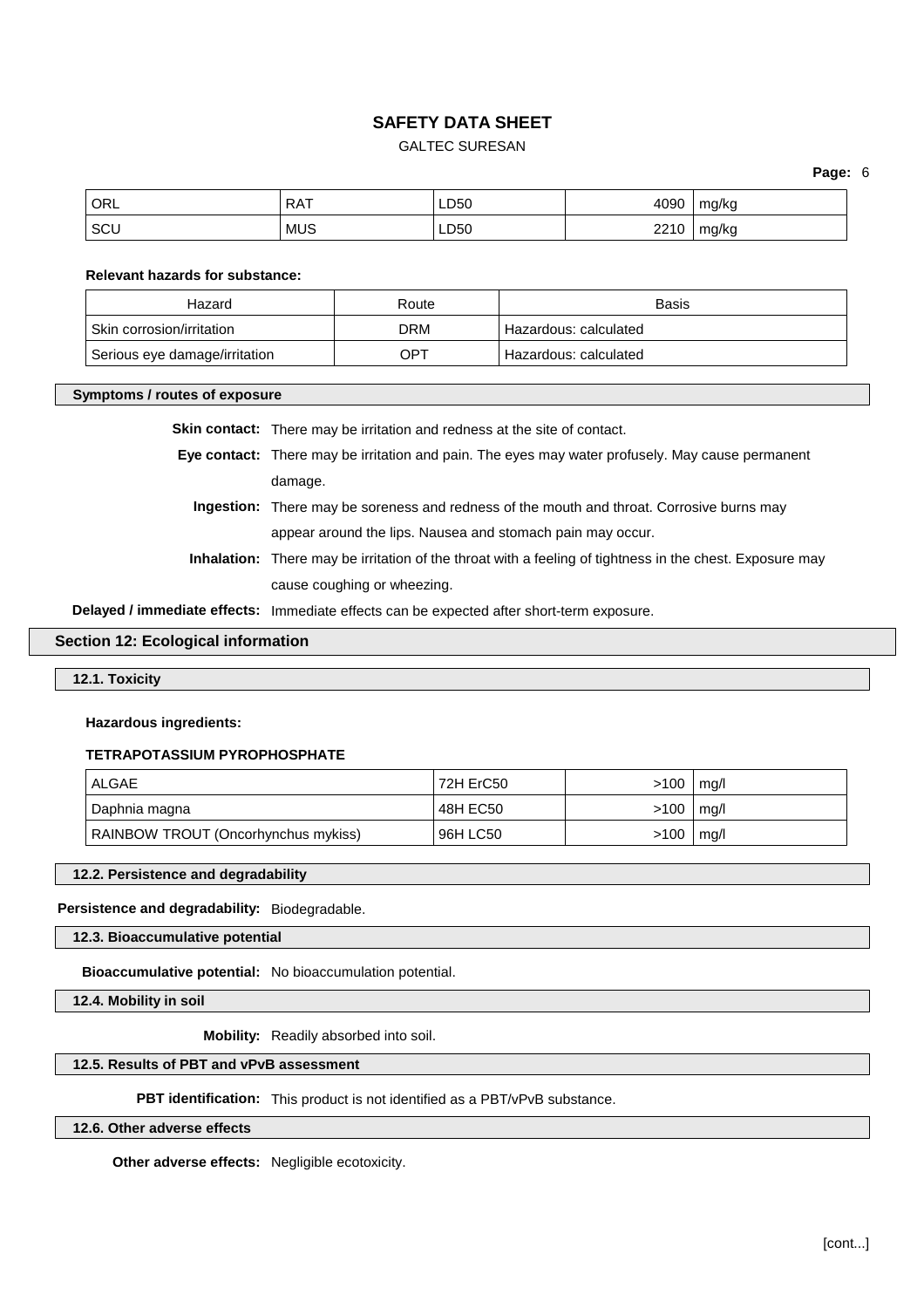# GALTEC SURESAN

| <b>Section 13: Disposal considerations</b>               |                                                                                                          |
|----------------------------------------------------------|----------------------------------------------------------------------------------------------------------|
| 13.1. Waste treatment methods                            |                                                                                                          |
|                                                          | Disposal operations: Transfer to a suitable container and arrange for collection by specialised disposal |
|                                                          | company.                                                                                                 |
|                                                          | Disposal of packaging: Arrange for collection by specialised disposal company.                           |
|                                                          | NB: The user's attention is drawn to the possible existence of regional or national                      |
|                                                          | regulations regarding disposal.                                                                          |
| <b>Section 14: Transport information</b>                 |                                                                                                          |
| 14.1. UN number                                          |                                                                                                          |
| UN number: N/A                                           |                                                                                                          |
| 14.2. UN proper shipping name                            |                                                                                                          |
| 14.3. Transport hazard class(es)                         |                                                                                                          |
| 14.4. Packing group                                      |                                                                                                          |
| 14.5. Environmental hazards                              |                                                                                                          |
| Environmentally hazardous: No                            | Marine pollutant: No                                                                                     |
| 14.6. Special precautions for user                       |                                                                                                          |
|                                                          | Special precautions: No special precautions.                                                             |
| <b>Section 15: Regulatory information</b>                |                                                                                                          |
|                                                          | 15.1. Safety, health and environmental regulations/legislation specific for the substance or mixture     |
|                                                          | Specific regulations: Safety Data Sheet prepared in accordance with REACH Commission Regulation (EU)     |
|                                                          | No 453/2010 (which amends Regulation (EC) No 1907/2006). Ingredients are listed                          |
|                                                          | with classification under GHS/CLP- Regulation (EC) No 1272/2008 classification,                          |
|                                                          | labelling & packaging of substances & mixtures. Ingredients according to EC                              |
|                                                          | Detergents Regulation 648/2004 : Benzalkonium chloride (5% w/w), Non Ionic                               |
|                                                          | Surfactants: <5%, EDTA and salts thereof <5%,                                                            |
| 15.2. Chemical Safety Assessment                         |                                                                                                          |
| <b>Section 16: Other information</b>                     |                                                                                                          |
| <b>Other information</b>                                 |                                                                                                          |
|                                                          |                                                                                                          |
|                                                          | Other information: This safety data sheet is prepared in accordance with Commission Regulation (EU) No   |
|                                                          | 453/2010.                                                                                                |
|                                                          | * indicates text in the SDS which has changed since the last revision.                                   |
| Phrases used in s.2 and s.3: H302: Harmful if swallowed. |                                                                                                          |